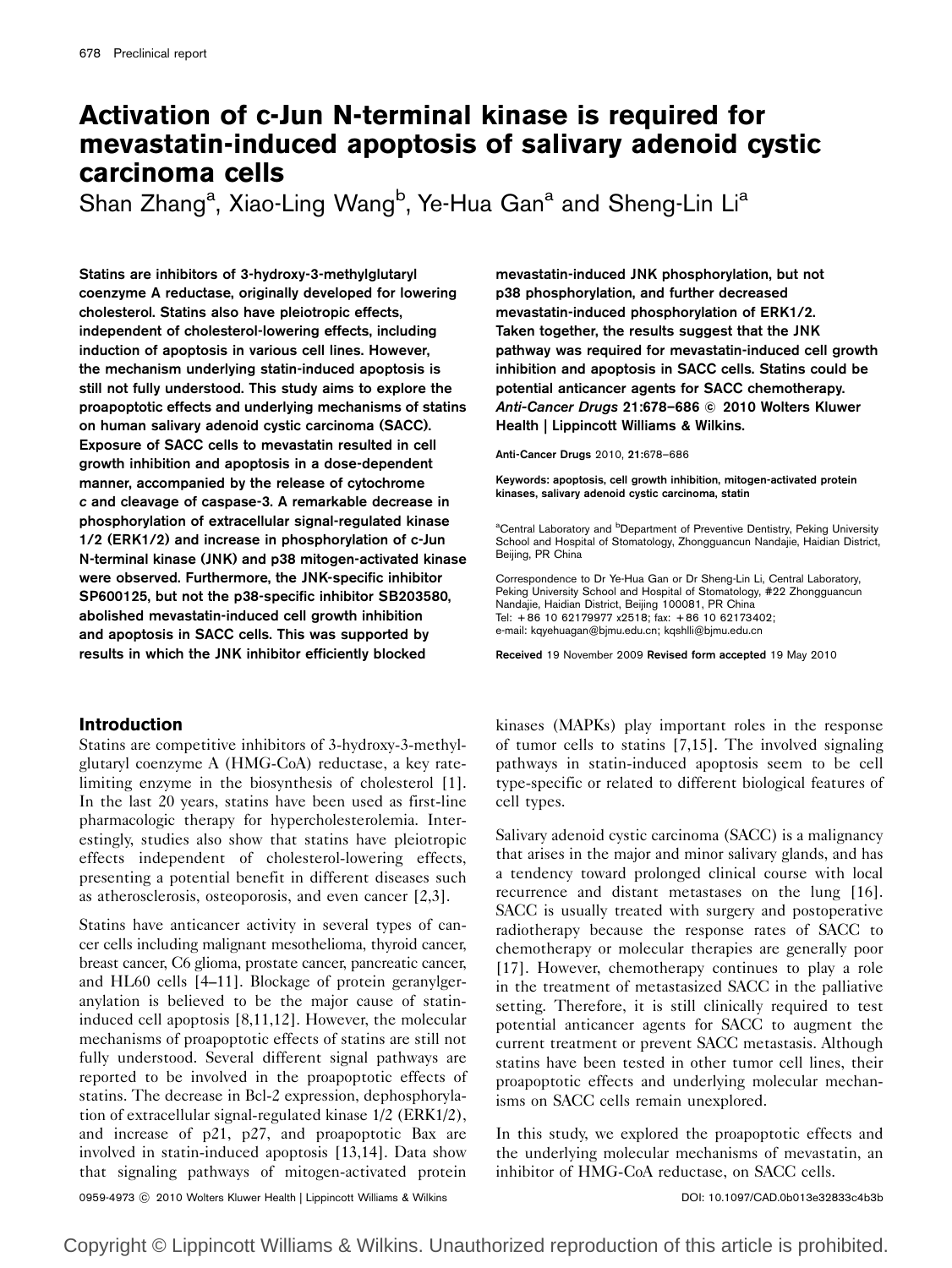## Materials and methods Cell culture and reagents

Both SACC83 and ACC2 cell lines were established from human SACC in our laboratory [18] and in the Shanghai Second Medical University Department of Oral and Maxillofacial Surgery, respectively [19]. The cells were cultured in RPMI-1640 (GIBCO, Grand Island, New York, USA) supplemented with 10% fetal bovine serum and incubated at  $37^{\circ}$ C in a humidified atmosphere of 5% CO2. For cell treatment, the reagents were added singly or combinatorially into the culture media; the same volume of solvent was added into the culture media as the corresponding controls.

Mevastatin, SP600125, and SB203580 were purchased from Sigma-Aldrich (St Louis, Missouri, USA). Mevastatin was chemically activated by alkaline hydrolysis before use as described earlier [20].

#### Assessment of cell viability and apoptosis

Viable cells were determined by trypan blue exclusion assay. After treatment, the cells were harvested, resuspended in D-Hanks' solution, and mixed with an equal amount of 0.4% trypan blue. The viable cells (from trypan blue exclusion) were counted using a Fuchs-Rosenthal hemocytometer (Shanghai Precision Instruments Co., Ltd., Shanghai, China) under a microscope and calculated as mean  $\pm$  SD of at least three independent experiments, and presented as a percentage of controls.

Apoptotic cells were determined by 4',6-diamidino-2phenylindole dihydrochloride (DAPI) staining. The cells were fixed with 10% formaldehyde in phosphate-buffered saline (PBS) for 5 min and incubated with  $5 \mu g/ml$  DAPI in the dark for 3 min at room temperature. After washing with PBS, the cells were examined under a fluorescence microscope (Nikon Eclipse TE2000-U, Tokyo, Japan). The cells presenting features of nuclear condensation and fragmentation were identified as apoptotic cells and counted within the randomly selected fields. The rate of apoptotic cells was presented as mean  $\pm$  SD of at least three independent experiments.

## Western blot

The primary antibodies used in this assay were anticytochrome c, anti-ERK, anti-phospho-ERK (Thr202/Tyr204), anti-c-Jun N-terminal kinase (JNK), anti-phospho-JNK (Thr183/Tyr185), anti-p38, anti-phospho-p38 (Thr180/ Tyr182) (Cell Signaling Technology, Beverly, Massachusetts, USA), and anti- $\beta$ -actin (Santa Cruz Biotechnology, Santa Cruz, California, USA). After treatment for 28 h, the cells were washed with cold PBS twice and lysed with lysis buffer containing 1% Nonidet P-40, 5% sodium deoxycholate, 1 mmol/l phenylmethylsulfonyl fluoride, 100 mmol/l sodium orthovanadate, and 1 : 100 mixture of protease inhibitors (Sigma-Aldrich). Protein concentrations were determined by the BCA protein assay (Pierce,

Rockford, Illinois, USA). Equal amounts of samples were subjected to 12% sodium dodecyl sulfate-polyacrylamide gel electrophoresis and transferred onto a polyvinylidene fluoride membrane (Millipore, Billerica, Massachusetts, USA). The membrane was blocked with 5% fat-free milk in TBS-T (50 mmol/l Tris, pH 7.5, 150 mmol/l NaCl, 0.05% Tween 20) for 1 h. After incubation with primary antibodies diluted 1 : 1000 in TBS-T containing 1% milk overnight at  $4^{\circ}$ C, the membrane was washed extensively with TBS-T and then incubated with a secondary antibody conjugated with horseradish peroxidase for 1 h at room temperature. After extensive washes with TBS-T, the membrane was visualized with enhanced chemiluminescence reagents kit (Applygen Technologies, Inc., Beijing, China). For internal controls of equal loading, the blots were also stripped with stripping buffer (100 mmol/l 2-mercaptoethanol, 2% SDS, 62.5 mmol/l, Tris pH 6.8) and reprobed with anti-ERK1/2, anti-JNK, anti-p38, or  $\beta$ -actin antibodies.

## Immunocytochemistry

SACC83 cells cultured on glass coverslips were treated with or without  $40 \mu$ mol/l mevastatin for 24 h. After fixation with 75% methanol and 25% acetic acid, the cells were permeabilized with 0.1% Triton X-100 and blocked with 10% goat serum at room temperature for 30 min, followed by incubation with anticytochrome  $\epsilon$  antibody in PBS overnight at  $4^{\circ}$ C. After washing three times with PBS, the cells were incubated with the secondary antibody conjugated with fluorescein isothiocyanate for 30 min at room temperature in the dark. After extensive washes with PBS, the cells were stained with  $5 \mu g/ml$  DAPI for 3 min at room temperature in the dark, and then imaged under ultraviolet or excitation at 488 nm using confocal laser scanning microscopy (Zeiss LSM 510, Carl Zeiss, Jena, Germany).

## Statistical analysis

Statistical analysis was performed with SPSS 13.0 for Windows (SPSS, Inc., Chicago, Illinois, USA). All data were presented as mean ± SD. Differences were analyzed by one-way analysis of variance, and a  $P$  value of less than 0.05 was regarded as statistically significant.

## Results

## Induction of cell growth inhibition and apoptosis by mevastatin in SACC cells

To examine the effects of statins on SACC, SACC83 cells were treated with mevastatin at concentrations of 0, 10, 20, and  $40 \mu m$ ol/l for  $24 h$ . Mevastatin treatment significantly induced SACC83 cell growth inhibition and apoptosis. The apoptotic cells showed morphological changes of shrinkage (arrows) under an inverted microscope (Fig. 1a), and nuclear fragmentation and condensation with DAPI staining under a fluorescence microscope (Fig. 1d). The viable cells decreased, whereas the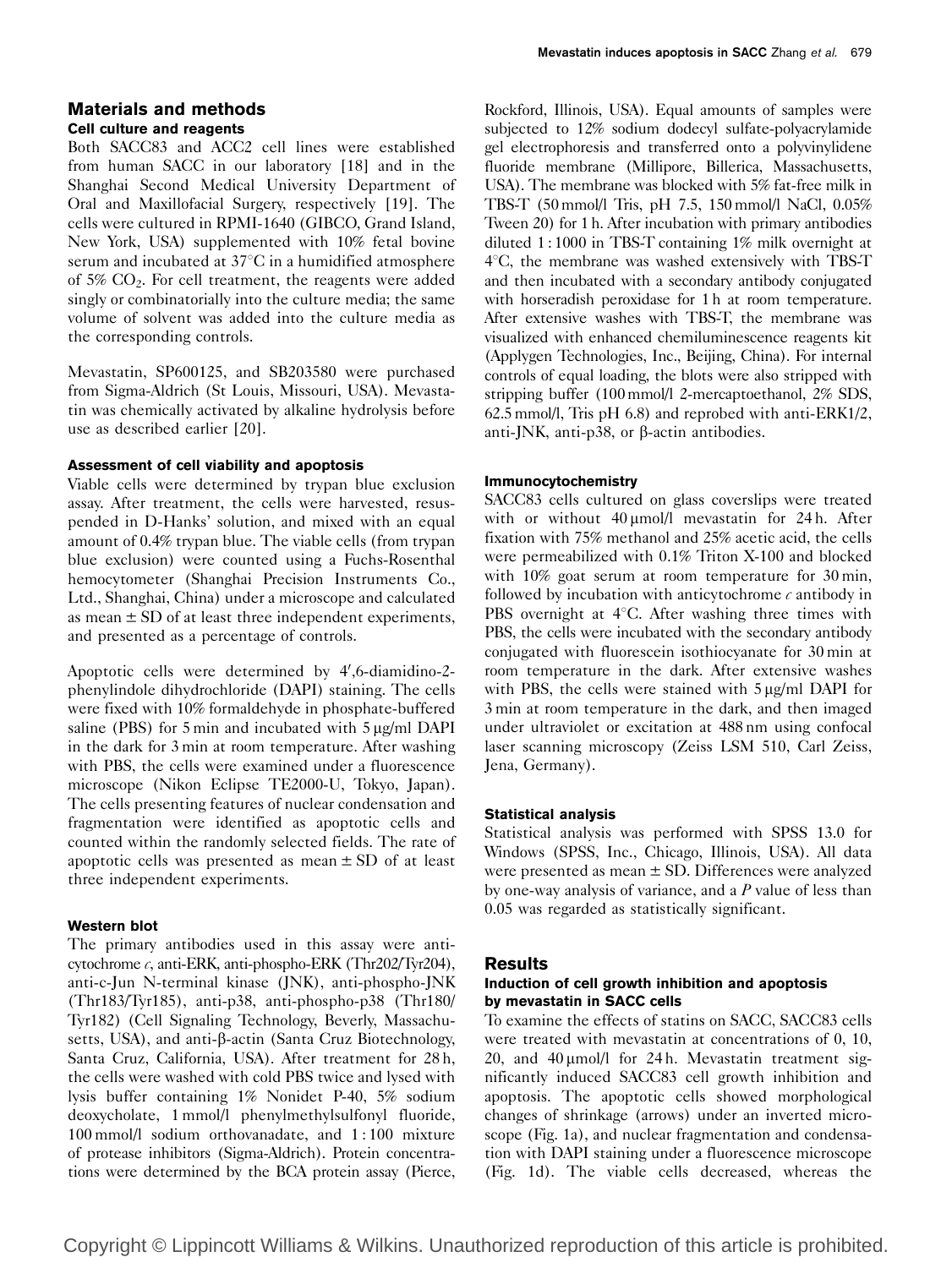apoptotic cells increased in a dose-dependent manner (Fig. 1c and e). Cell differentiation as indicated by neurite extension was also observed (Fig. 1a).

To further confirm the effect of mevastatin on SACC cells, ACC2 cells were treated with mevastatin at different concentrations. Mevastatin showed similar cytotoxicity to

Fig. 1

ACC2 as in SACC83 cells, but in a higher concentration (Fig. 1b).

#### Release of cytochrome c and cleavage of caspase-3 by treatment with mevastatin

To confirm whether mevastatin-induced apoptosis in SACC cells was through the mitochondrial pathway,

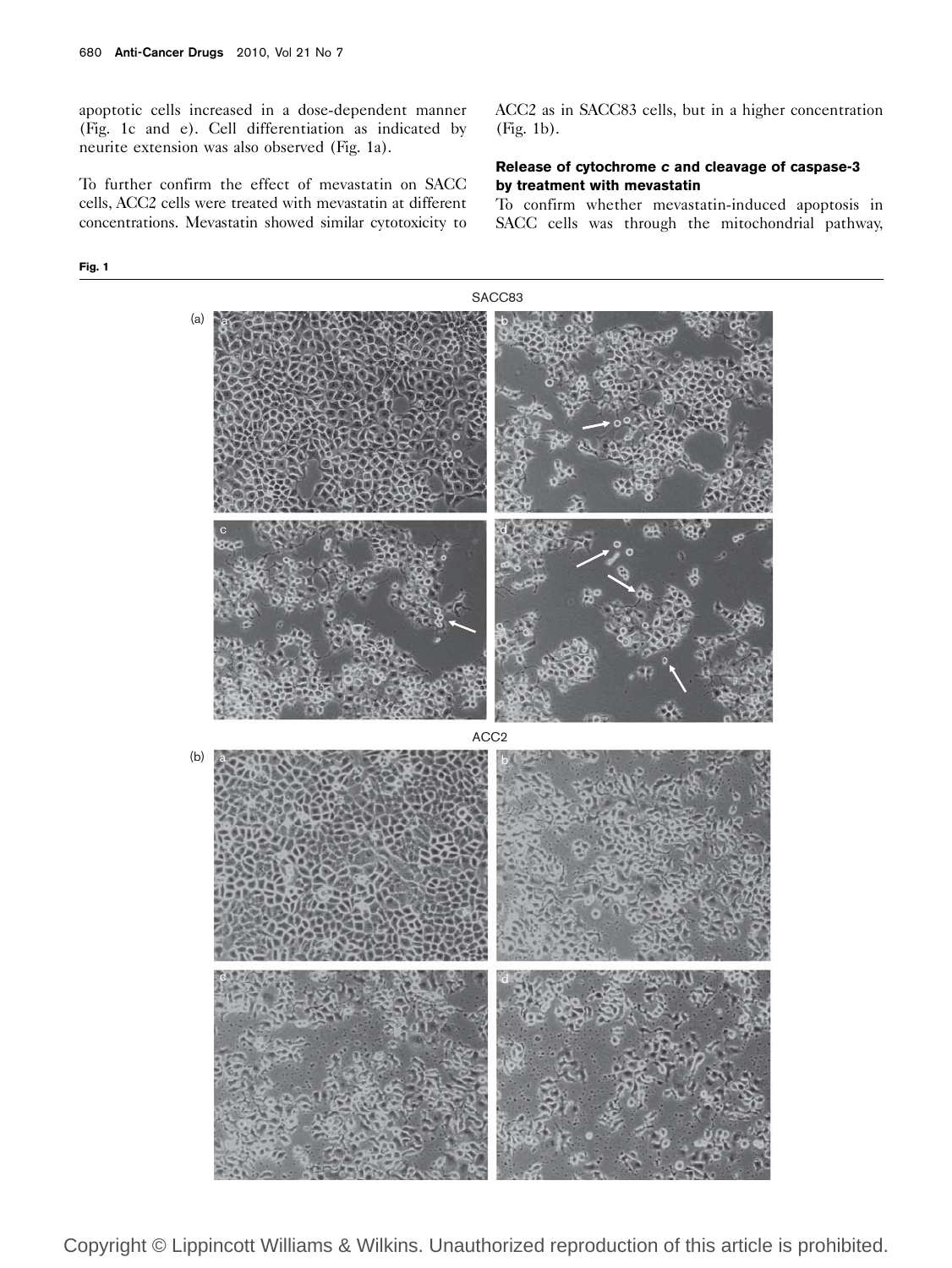



Induction of cell growth inhibition and apoptosis by mevastatin treatment in SACC cells. (a) Inverted photomicrographs of SACC83 cells treated with mevastatin (a–d: 0, 10, 20, and 40 μmol/l) for 24 h. Apoptotic cells were shrunk and floating (arrows). Neurite extension was also observed. (b) Inverted photomicrographs of ACC2 cells treated with mevastatin (a–d: 0, 40, 80, and 160 µmol/l) for 24 h. (c) Cell viability in SACC83. Viable cells were identified with trypan blue exclusion assay after treatment with mevastatin for 24 h and presented as a percentage of controls. (d) Fluorescence photomicrographs of 4',6-diamidino-2-phenylindole dihydrochloride (DAPI) staining of SACC83 cells treated with mevastatin (a–d: 0, 10, 20, and 40 mmol/l) for 28 h. Apoptotic cells showed nuclear fragmentation (arrows) and condensation (arrowheads). (e) Apoptotic rate of SACC83. Apoptotic cells were identified with DAPI staining under a fluorescence microscope after treatment with mevastatin for 28 h. Data are mean ± SD of at least three independent experiments. \*P< 0.01 versus controls.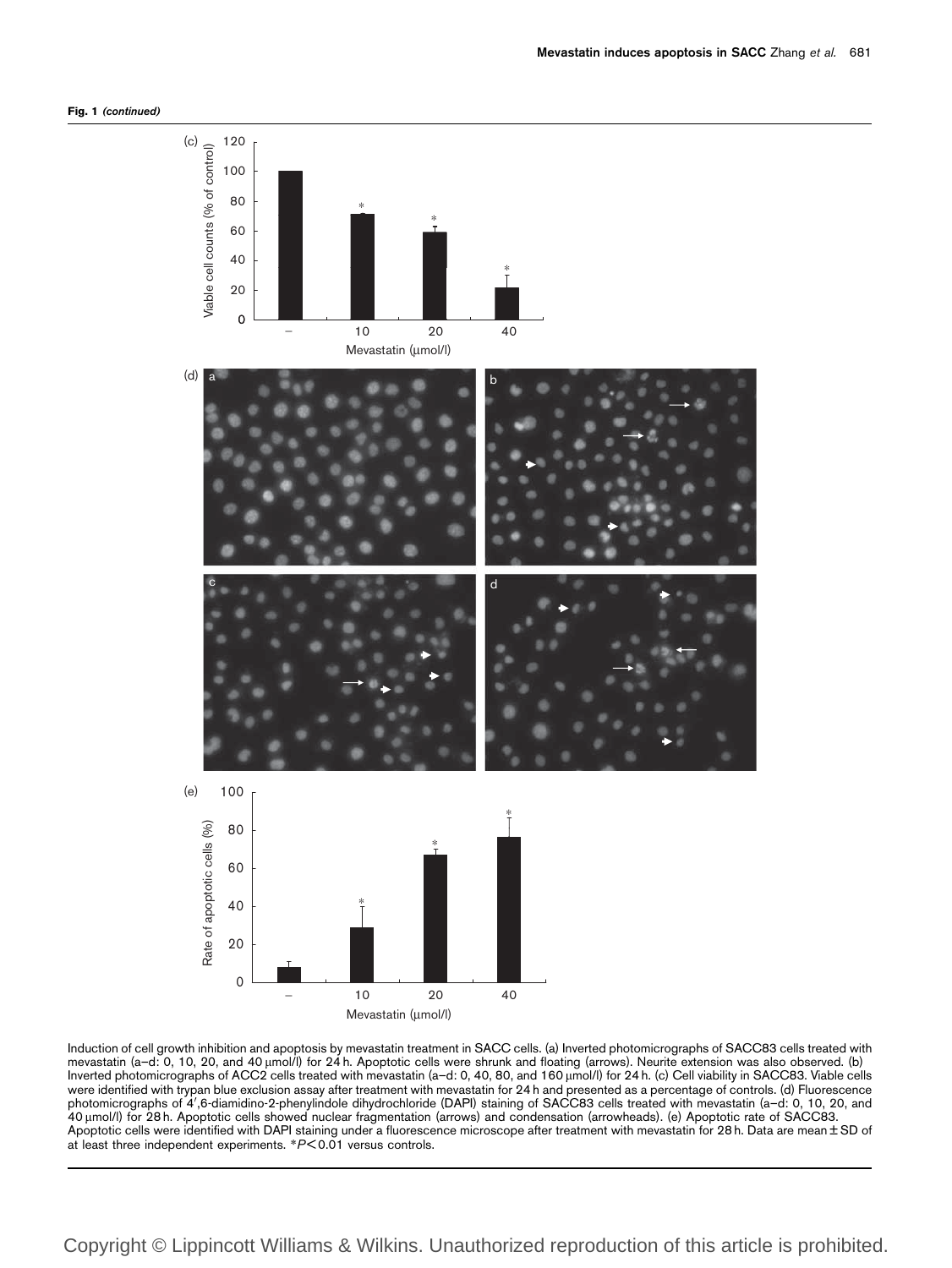



Induction of mitochondrial-dependent apoptosis by mevastatin treatment. (a) Release of cytochrome c from the mitochondria after treatment with mevastatin. Immunofluorescence staining of cytochrome c was punctuated (located in the mitochondria) in the cytoplasm of cells without treatment, and diffused (released from the mitochondria) in the cytoplasm of cells treated with 40  $\mu$ mol/l mevastatin for 24 h. (b) Activation of caspase-3 by treatment with mevastatin. Immunoblotting showed that caspase-3 was cleaved in a dose-dependent manner in SACC83 cells after treatment with mevastatin for 28 h.

we examined the release of cytochrome  $c$  from the mitochondria and the cleavage of caspase-3 in SACC83 cells after treatment with mevastatin. Figure 2a shows that immunofluorescence staining of cytochrome  $c$  was punctuated (located in the mitochondria) in the cytoplasm before treatment with mevastatin, and diffused (released from the mitochondria) in the cytoplasm after treatment with 40 µmol/l mevastatin for 24 h. Immunoblotting showed that cleaved caspase-3 was induced by treatment with mevastatin for 28 h in a dose-dependent manner (Fig. 2b).

#### Activation of JNK and p38 and inhibition of ERK1/2 by treatment with mevastatin

To explore which MAPKs were involved in mevastatininduced apoptosis of SACC cells, we examined the phosphorylation of JNK, p38, and ERK1/2 in SACC83 cells treated with mevastatin at concentrations of 0, 10, 20, and  $40 \mu$ mol/l for 28 h. Figure 3 shows that phosphorylation of JNK and p38 increased, whereas phosphorylation of ERK1/2 decreased by treatment with mevastatin in a dosedependent manner.

#### Inhibition of JNK, but not p38, blocked mevastatin-induced cell growth inhibition and apoptosis

To explore whether the activation of JNK or p38 was required for mevastatin-induced inhibition of cell growth and apoptosis, we treated SACC83 cells with  $40 \mu m o l/l$ mevastatin in the absence or presence of the JNK-specific inhibitor SP600125 (10  $\mu$ mol/l) or the p38-specific inhibitor SB203580 (10  $\mu$ mol/l) for 28 h. Figure 4a and c show that the JNK inhibitor abolished mevastatin-induced cell growth inhibition and apoptosis. The viable cell count significantly decreased in the group treated with mevastatin compared with that in the other three groups treated with the vehicle, mevastatin and JNK inhibitor combinatorially, and the JNK inhibitor, respectively  $(P < 0.01)$ . No difference in the viable cell count among the other three groups was observed  $(P > 0.05)$ . The shape of the cells combinatorially treated with mevastatin and the JNK inhibitor became round, but without neurite extension compared with that of the mevastatin-treated group, indicating that mevastatin-induced cell differentiation was also blocked by the JNK inhibitor. However, p38 inhibitor SB203580 neither blocked mevastatin-induced cell growth inhibition and apoptosis nor enhanced proliferation in SACC83 cells (data not shown).

To confirm the inhibition of JNK by SP600125 and to examine whether ERK1/2 and p38 were influenced by SP600125, we examined the phosphorylation of JNK, ERK1/2, and p38 in SACC83 cells treated with the same combinations as described above for 28 h. Figure 4e shows that mevastatin-induced JNK phosphorylation, but not p38 phosphorylation, was almost blocked by SP600125; mevastatin-induced downregulation of ERK1/2 phosphorylation was further decreased by SP600125. Interestingly, SP600125 alone also induced p38 phosphorylation and downregulated ERK1/2 phosphorylation.

To further confirm that mevastatin-induced cell death of SACC cells was JNK dependent, ACC2 cells were treated with the same combinations as described above.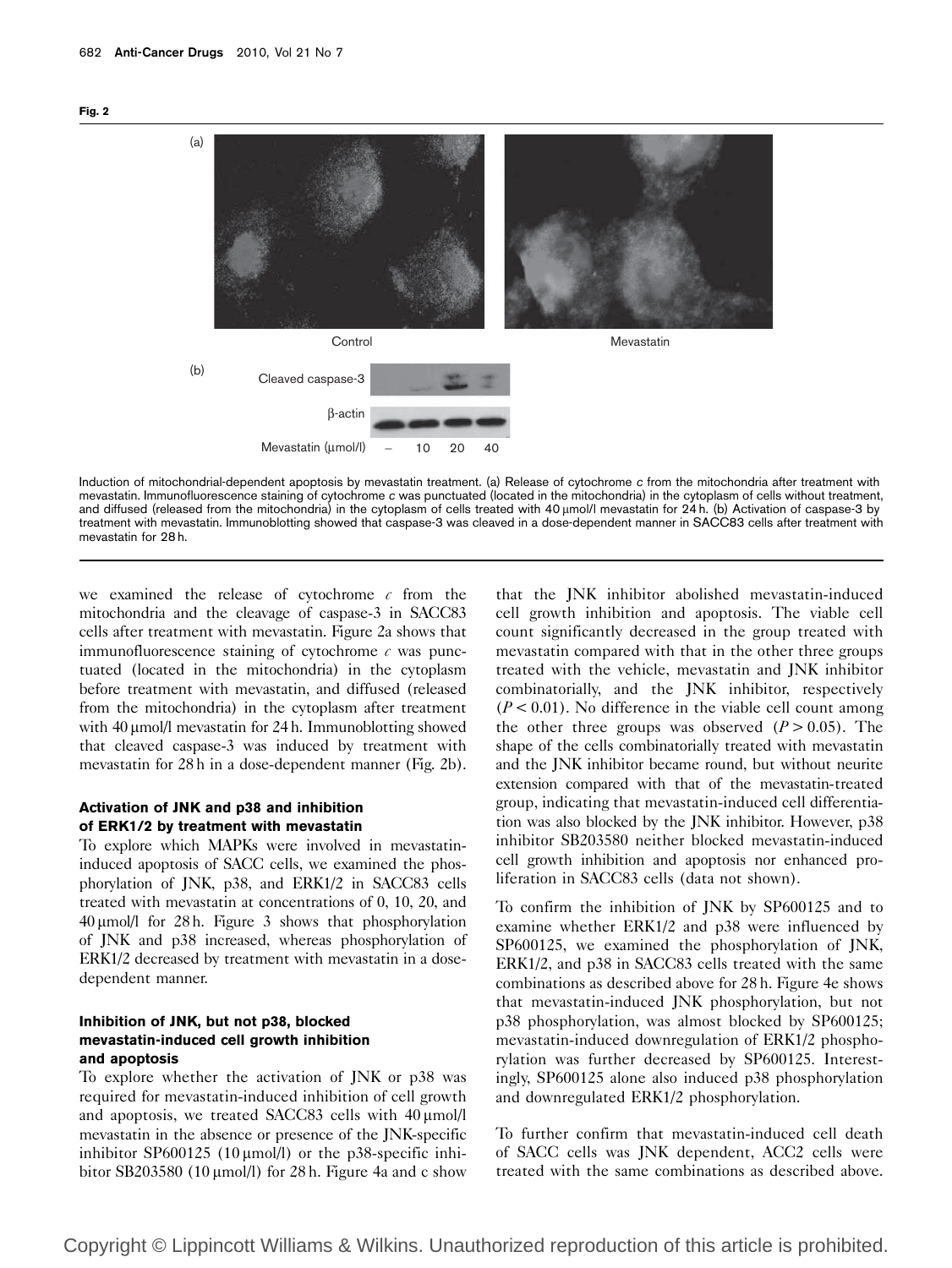

Activation of c-Jun N-terminal kinase (JNK) and p38 and inactivation of ERK1/2 by mevastatin treatment. Representative immunoblottings are shown for phosphorylated ERK1/2 (p-ERK1/2), phosphorylated p38 (p-p38), and phosphorylated JNK (p-ERK) in SACC83 cells after treatment with mevastatin for 28 h. Phosphorylation of JNK and p38 increased, whereas phosphorylation of ERK1/2 decreased in a dosedependent manner. Total ERK1/2, JNK, and β-actin served as internal controls of equal loading.

Consistently, the JNK inhibitor abolished mevastatininduced apoptosis in ACC2 cells (Fig. 4b and d) and blocked mevastatin-induced JNK phosphorylation (Fig. 4f).

### **Discussion**

In this study, we showed that mevastatin induced cell growth inhibition and apoptosis in SACC cells. Although SACC does not clinically respond well to current anticancer agents, our results suggest that the proapoptotic

#### Fig. 4

effects of statins on SACC cells may be potentially exploited for the chemoprevention of SACC metastasis or chemotherapy of metastasized SACC, considering the safety and relatively low cost of statins. Therefore, statins alone or in combination with other conventional agents may represent a novel therapy for advanced or metastasized SACC. They may also be applied to augment postoperative radiotherapy for SACC.

Mevastatin induced apoptosis of SACC cells through the mitochondrial (intrinsic) apoptotic pathway. Given that cytochrome  $c$  was released from the mitochondria and caspase-3 was activated in the SACC83 cells by treatment with mevastatin, the mitochondrial apoptotic pathway was activated in the cells. The results also confirmed that SACC cells treated with mevastatin, presenting morphological shrinkage and nuclear condensation and fragmentation, were undergoing apoptosis.

ERK1/2, p38, and JNK were all probably involved in the proapoptotic effects of mevastatin on SACC cells. ERK1/ 2, p38, and JNK are the three major MAPKs and seem to be differentially involved in the proapoptotic effects of statins in different cell types [7,15,21,22]. ERK1/2 is expressed widely and is involved in the regulation of meiosis, mitosis, and postmitotic functions in differentiated cells [23]. Inactivation of ERK1/2 by dephosphorylation leads to a decrease in the proliferation rate of tumor cells [23]. For this reason, inhibitors of the ERK pathways are perceived as potential anticancer agents and have already been used in clinical trials [24]. ERK1/2 phosphorylation decreased in a dose-dependent manner in the SACC83 cells treated with mevastatin; thus mevastatin-induced inhibition of cell growth in SACC cells could occur, at least in part, through the ERK1/2 pathway. The decrease in ERK1/2 phosphorylation in SACC cells is consistent with the results of earlier studies in HL60 cells treated with mevastatin, in smooth muscle cells with cerivastatin, and in squamous cell carcinoma cells with simvastatin [11,15,25]. In contrast, some studies also show that lovastatin increases ERK1/2 phosphorylation in glioblastoma cells [21] and cerivastatin even activates ERK1/2 at an early stage in smooth muscle cells [26]. These discrepancies may be because of

Blockage of mevastatin-induced cell growth inhibition and apoptosis by c-Jun N-terminal kinase (JNK)-specific inhibitor in SACC cells. (a) Inverted photomicrographs of SACC83 cells exposed to vehicle [a], 40 µmol/l mevastatin [b], 40 µmol/l mevastatin and 10 µmol/l JNK inhibitor SP600125 [c], and 10 umol/l SP600125 [d] for 28 h. The JNK inhibitor abolished mevastatin-induced cell growth inhibition and apoptosis. The shape of the cells combinatorially treated with mevastatin and the JNK inhibitor became round, but without neurite extension. [b] Inverted photomicrographs of ACC2 cells exposed to vehicle [a], 160 umol/l mevastatin [b], 160 umol/l mevastatin and 10 umol/l JNK inhibitor SP600125 [c], and 10 umol/l SP600125 [d] for 28 h. (c) and (d) Cell viability of SACC83 and ACC2 cells after treatment with mevastatin in the absence or presence of the JNK inhibitor. The viable cell count significantly decreased in the group treated with mevastatin, whereas no difference in the viable cell count among the other three groups was observed (P> 0.05). Viable cells were identified with trypan blue exclusion assay after treatment with reagents as indicated for 28 h and presented as a percentage of controls. Data are mean  $\pm$  SD of at least three independent experiments. \*P<0.01 versus other groups. (e) Immunoblotting of ERK1/2, JNK, and p38 in SACC83 cells treated as indicated for 28 h. Mevastatin-induced JNK phosphorylation, but not p38 phosphorylation, was blocked by SP600125. Mevastatin-downregulated ERK1/2 phosphorylation was further decreased by SP600125. However, SP600125 also induced p38 phosphorylation and downregulated ERK1/2 phosphorylation. (f) Immunoblotting of JNK in ACC2 cells treated as indicated for 28 h. Mevastatin-induced JNK phosphorylation was also blocked by SP600125.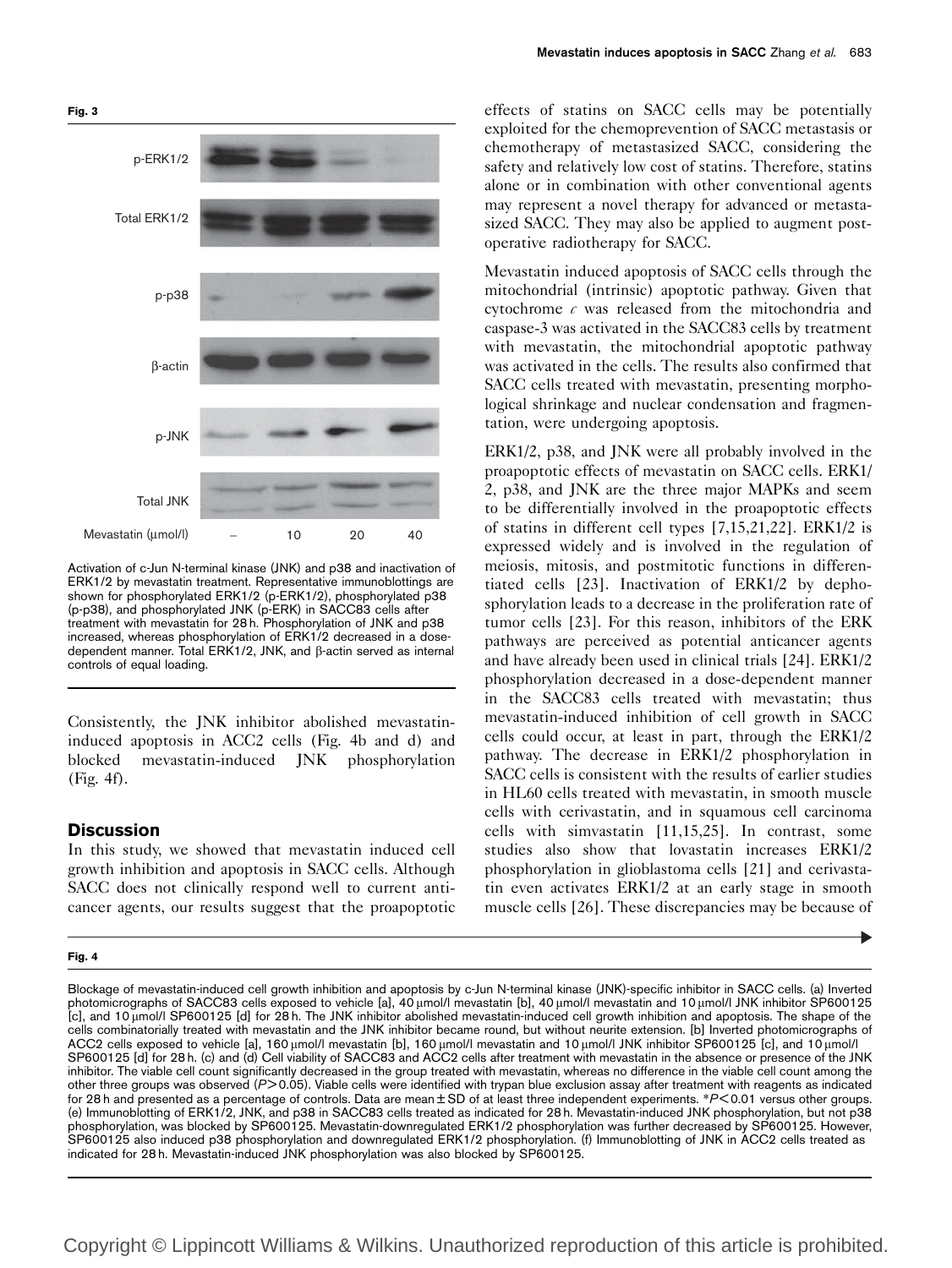the different cell types responding differently to statins. Nevertheless, the sustained decrease in ERK1/2 phosphorylation in SACC cells by mevastatin treatment would contribute to the inhibition of cell growth.

Inactivation of ERK1/2 may also help decrease lung metastasis of SACC. ERK1/2 plays a key role in the regulation of tumor metastatic processes [27,28]. Considering that ERK1/2 is more activated in the high lung-metastatic



Fig. 4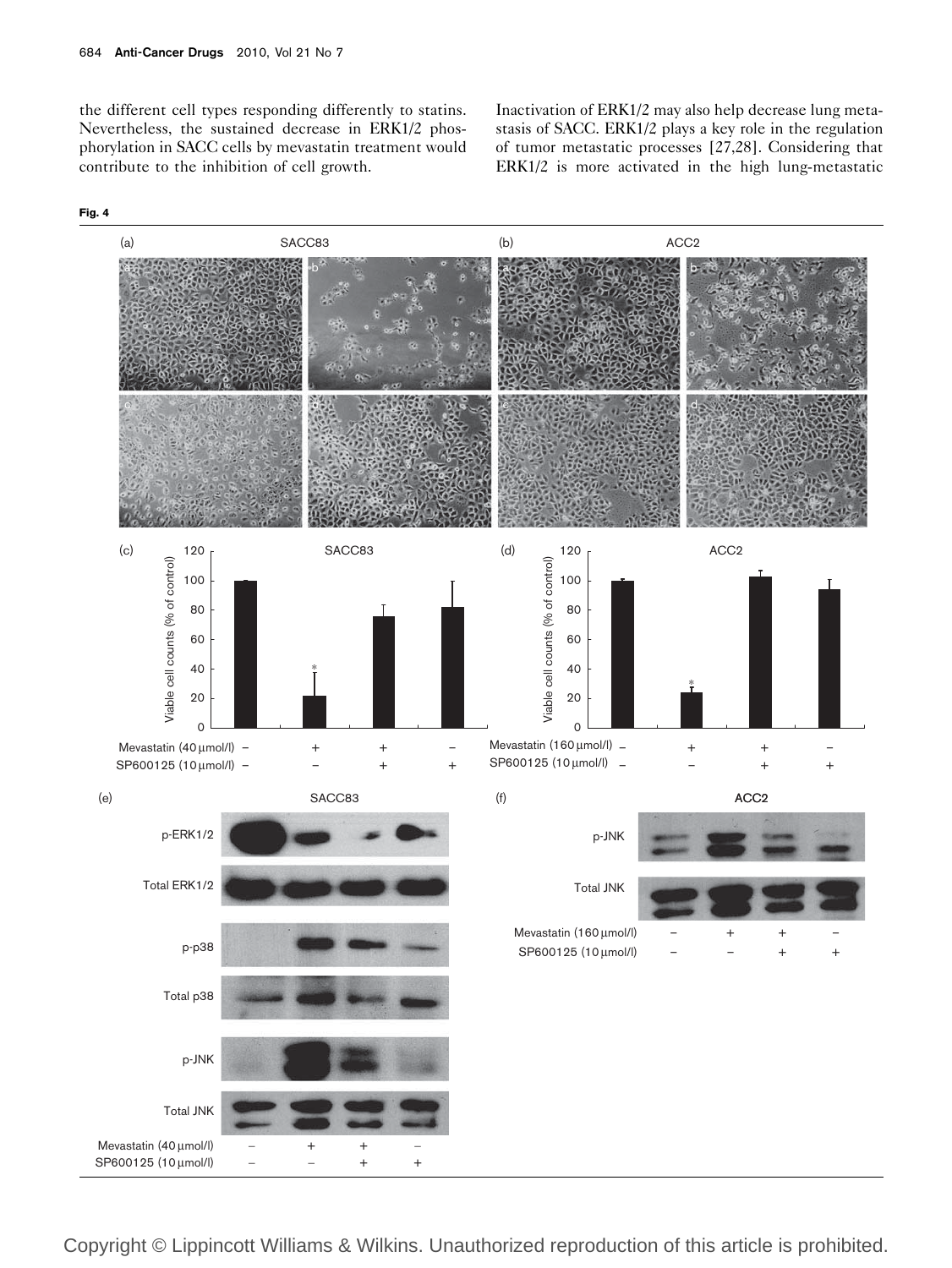SACC cells than in the low lung-metastatic SACC cells [29], the result of inactivation of ERK1/2 in SACC cells by mevastatin treatment would imply that statins may even exhibit chemoprevention of SACC metastasis. Further experiments are required to examine the assumption of chemoprevention of SACC metastasis by statins in vivo, given that SACC has a special biological feature of high rate of distant metastasis on the lung.

Activation of JNK was required for mevastatin to induce apoptosis in SACC cells. Although JNK plays a critical role in controlling apoptosis, JNK is also involved in survival signaling [30,31]. JNK can be activated by cytokines and many environmental stresses. On activation, the phosphorylated JNK translocates to the nucleus where it phosphorylates and transactivates c-Jun, a component of AP-1 transcriptional complex. Whether the activation of JNK leads to apoptosis or cell survival is dependent on stimuli and cell types [30,31]. Given that only the JNK inhibitor SP600125, but not the p38 inhibitor SB203580, could abolish mevastatin-induced cell growth inhibition and apoptosis in both the SACC cell lines (Fig. 4a–d), the activation of JNK was required for mevastatin to induce apoptosis in SACC cells. Moreover, JNK inhibitor SP600125 efficiently blocked mevastatin-induced JNK phosphorylation, but not p38 phosphorylation. Although the JNK inhibitor further decreased mevastatin-induced downregulation of ERK1/ 2 phosphorylation to some extent, the JNK inhibitor still completely blocked mevastatin-induced cell growth inhibition and apoptosis, further supporting the hypothesis that mevastatin cytotoxicity to SACC cells was dependent on the JNK pathway. Our results regarding JNK requirement in mevastatin-induced apoptosis in SACC cells are consistent with earlier studies of simvastatin in C6 glioma and breast cancer cells, and lovastatin in macrophages and neural blasts [7,22,32,33]. JNK plays a critical role in the apoptosis of tumor cells; thus, agents that can activate the JNK pathway are receiving growing attention in the development of anticancer drugs [30,31]. Our results may also imply that the JNK pathway could be a possible target for future development of anticancer drugs for SACC.

Activation of p38 was not required for mevastatininduced inhibition of cell growth and apoptosis in SACC cells. As one of the three major MAPKs, the p38 pathway is also activated in response to a wide range of cellular stresses, including inflammatory cytokines, hormones, ligands for G protein-coupled receptors, and stresses, such as osmotic and heat shock. Activation of the p38 pathway by ultraviolet, irradiation, and chemotherapeutic agents leads to apoptosis [34,35]. However, p38 can also mediate cell survival in specific situations, such as in response to agents of DNA damage [36]. Although p38 was dosedependently activated in the SACC cells by treatment with mevastatin, the p38 inhibitor SB203580 failed to block mevastatin-induced cell growth inhibition and apoptosis in the cells, suggesting that the activation of the p38 pathway, unlike the activation of the JNK pathway, was not required for the proapototic effects of mevastatin in SACC cells. Our result regarding the activation of p38 by mevastatin in SACC is similar to that of the study on lovastatin in glioblastoma [21], but in contrast to that of the study on lovastatin in brain neuroblasts in which p38 was not affected [22]. Therefore, of the three major MAPKs, only the JNK pathway seemed to be required for mevastatin-induced apoptosis in SACC, whereas the activation of p38 and inactivation of ERK1/2 by mevastatin would simultaneously enhance this process.

Statins as potential anticancer agents may be a little more suitable for chemotherapy of SACC. Earlier studies show that statins either activate JNK but without the activation of p38 or without the inactivation of ERK1/2 [7,22], or inactivate ERK1/2 but without the activation of JNK or p38 [11,15,37]. Our results show that mevastatin simultaneously activated JNK and p38, and inactivated ERK1/2 in SACC cells. To the best of our knowledge, this is the first report to show that the three major MAPKs were all involved in statin-induced cell growth inhibition and apoptosis in a single cell type. There is crosstalk among the three major MAPKs. Activation of JNK or p38 can negatively regulate ERK1/2 [38]. However, mevastatin-induced inactivation of ERK1/2 in SACC did not seem to be dependent on the activation of JNK, as the JNK inhibitor further decreased mevastatin-induced downregulation of ERK1/2 phosphorylation (Fig. 4e). Interestingly, JNK inhibitor SP600125 alone simultaneously activated p38 and inactivated ERK1/2 in SACC, but without influence on the proliferation of SACC cells (Fig. 4c and e). However, earlier studies show similar results in which the JNK inhibitor SP600125 induces p38 in MIN6 cells (a mouse  $\beta$ -line) and decreases ERK1/2 phosphorylation in the experimental model of ceruleininduced pancreatitis [39,40]. Nevertheless, these observations further reflect a complicated regulation between JNK and p38 MAPK or ERK1/2. In the future, testing whether statins could play a role in anticarcinogenesis or chemoprevention of SACC metastasis in vivo will be clinically interesting.

In conclusion, this study showed that of the three major MAPKs involved, only JNK was required for mevastatininduced cell growth inhibition and apoptosis in SACC cells. Statins could be potential anticancer agents for chemotherapy of SACC.

## Acknowledgements

This study was supported by the Scientific Research Foundation for the Returned Overseas Chinese Scholars, State Education Ministry (No. 2006-331). There are no conflicts of interest to declare.